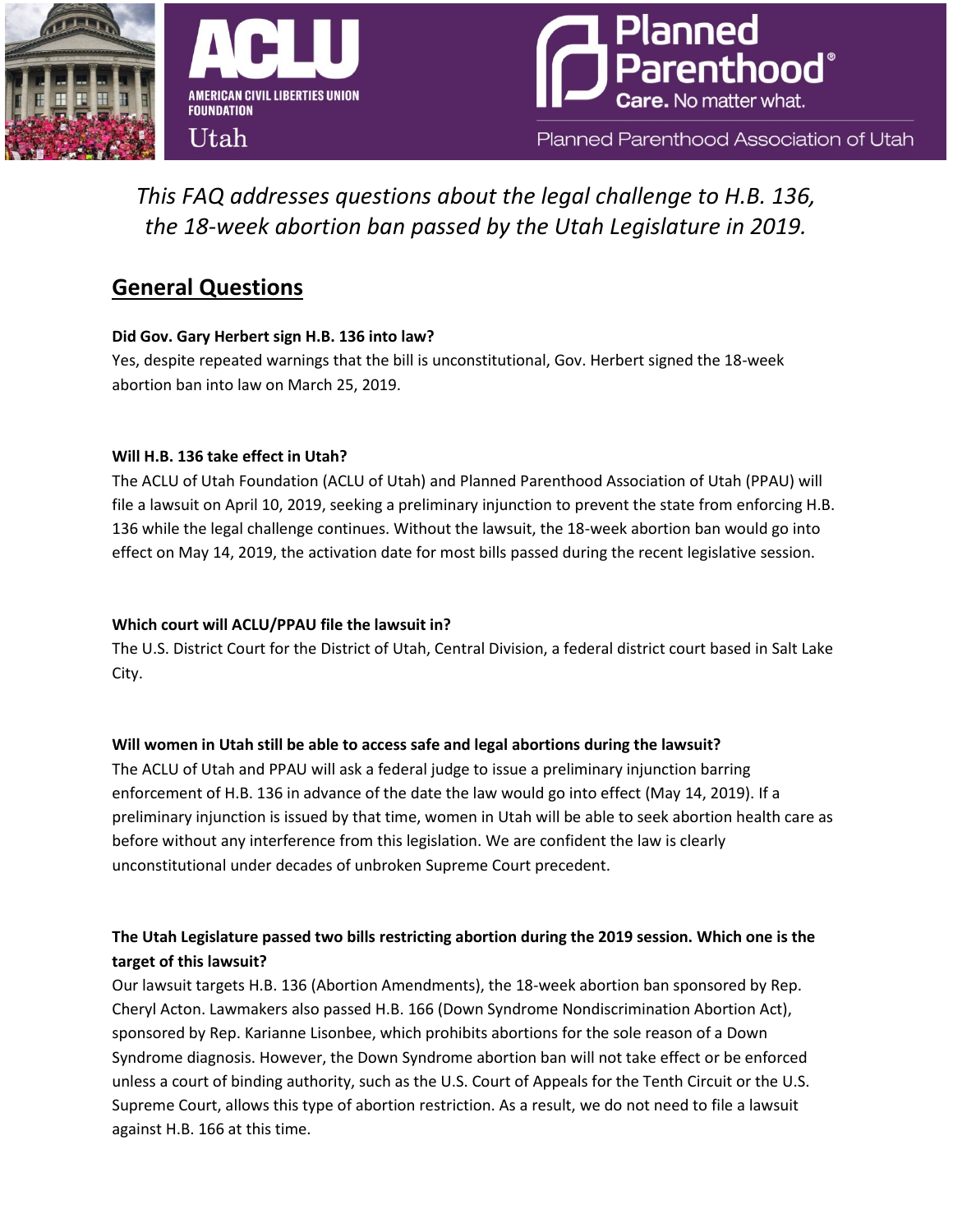### **Who is the plaintiff in the lawsuit?**

The plaintiff in this lawsuit is Planned Parenthood Association of Utah, on behalf of itself, its patients, physicians and staff. The legal team will consist of local attorneys from the ACLU of Utah, along with national legal staff from Planned Parenthood Federation of America.

### **Who are the defendants in the lawsuit?**

We will sue state officials who have a role in enforcing H.B. 136 should it go into effect. The officials will be represented in court by the Attorney General's office, along with any outside legal counsel they decide to hire.

### **Was there a similar lawsuit filed against the state several decades ago?**

Yes. In 1991, the ACLU of Utah, Planned Parenthood Federation of America, and the Center for Reproductive Law & Policy sued then-Governor Norman Bangerter to invalidate a Utah law that banned nearly all abortions. Federal courts held that the law violated a woman's right to decide to end a pregnancy, and the law never took effect. The 1991 case was called *[Jane L. v. Bangerter](https://caselaw.findlaw.com/us-10th-circuit/1277420.html)*.

### **How long will the lawsuit take?**

We are hopeful that a federal judge will issue a preliminary injunction against H.B. 136 within a few weeks, but the lawsuit could last several years, especially if the side that loses at the federal district court appeals to the Tenth Circuit Court of Appeals. We will fight as long as it takes to ensure that Utahns retain access to abortion care on which they depend.

## **Legal Questions**

### **Why is H.B. 136's 18-week abortion ban unconstitutional?**

Nearly 50 years ago, the U.S. Supreme Court ruled in *Roe v. Wade* that states may not ban abortion prior to viability. The Court has reaffirmed that principle repeatedly, most recently in *Whole Woman's Health v. Hellerstedt* in 2016. And a federal court of appeals already invalidated a Utah law adopted in 1991 that banned abortion. The court of appeals faulted the state for its deliberate decision to disregard Utahns' constitutional rights. These court decisions make clear that H.B. 136, which bans abortion at 18 weeks, is unconstitutional.

### **Why did Utah lawmakers pass a bill that is blatantly unconstitutional?**

We wonder about that, too. It is clear that politicians in Utah have one motive in mind — to ban abortion in any way, at any cost. Multiple federal courts in Utah and across the country have held these types of abortion restrictions are unconstitutional. We told them we would sue, and now we are heading to court.